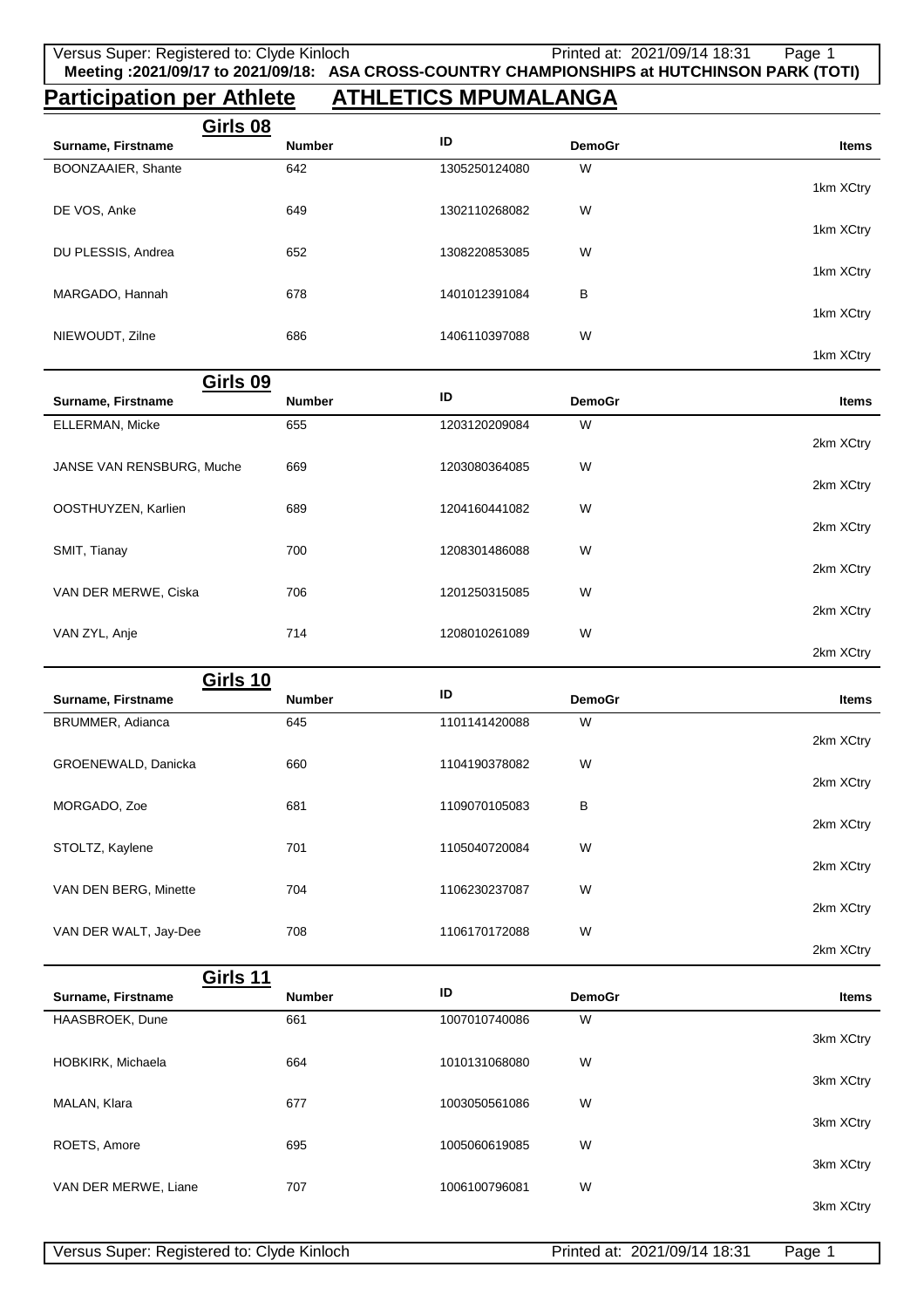| Versus Super: Registered to: Clyde Kinloch<br>Meeting: 2021/09/17 to 2021/09/18: ASA CROSS-COUNTRY CHAMPIONSHIPS at HUTCHINSON PARK (TOTI) |               |               | Printed at: 2021/09/14 18:31 | Page 2       |
|--------------------------------------------------------------------------------------------------------------------------------------------|---------------|---------------|------------------------------|--------------|
| VAN WYK, June                                                                                                                              | 713           | 1003040428081 | W                            | 3km XCtry    |
| <b>Girls 12</b>                                                                                                                            |               |               |                              |              |
| Surname, Firstname                                                                                                                         | <b>Number</b> | ID            | <b>DemoGr</b>                | <b>Items</b> |
| DE KOCK, Rosslean                                                                                                                          | 648           | 0908150930083 | W                            |              |
| ELLIS, Kayla                                                                                                                               | 656           | 0911030177081 | W                            | 3km XCtry    |
|                                                                                                                                            |               |               |                              | 3km XCtry    |
| JOUBERT, Mila                                                                                                                              | 671           | 0907020173080 | W                            |              |
|                                                                                                                                            |               |               |                              | 3km XCtry    |
| LESCH, Danankia                                                                                                                            | 675           | 0905210037081 | W                            |              |
| NYILONGO, Zanele                                                                                                                           | 687           | 0906080435081 | в                            | 3km XCtry    |
|                                                                                                                                            |               |               |                              | 3km XCtry    |
| SESING, Katlego                                                                                                                            | 697           | 0904140451082 | в                            |              |
|                                                                                                                                            |               |               |                              | 3km XCtry    |
| <b>Girls 13</b>                                                                                                                            |               | ID            |                              |              |
| Surname, Firstname<br><b>BARKHUIZEN, Clerise</b>                                                                                           | Number<br>640 | 0802080191082 | <b>DemoGr</b><br>W           | <b>Items</b> |
|                                                                                                                                            |               |               |                              | 3km XCtry    |
| DU PLESSIS, Wilhelmina                                                                                                                     | 653           | 0808180169084 | W                            |              |
|                                                                                                                                            |               |               |                              | 3km XCtry    |
| FINCHAM, Kaycee                                                                                                                            | 657           | 0808260218082 | W                            |              |
| HUDSON, Kayla                                                                                                                              | 667           | 0810230220081 | W                            | 3km XCtry    |
|                                                                                                                                            |               |               |                              | 3km XCtry    |
| VAN DER WALT, Mieke                                                                                                                        | 709           | 0808240237087 | W                            |              |
|                                                                                                                                            |               |               |                              | 3km XCtry    |
| WALKER, Duhane                                                                                                                             | 715           | 0806221070080 | W                            | 3km XCtry    |
|                                                                                                                                            |               |               |                              |              |
| <u>Girls 14</u><br>Surname, Firstname                                                                                                      | <b>Number</b> | ID            | <b>DemoGr</b>                | <b>Items</b> |
| DU TOIT, Mia                                                                                                                               | 654           | 0711030179081 | W                            |              |
|                                                                                                                                            |               |               |                              | 4km XCtry    |
| JACOBS, Ansolé                                                                                                                             | 668           | 0702220175088 | W                            |              |
| LIGTHELM, Mia                                                                                                                              | 676           | 0706040158083 | W                            | 4km XCtry    |
|                                                                                                                                            |               |               |                              | 4km XCtry    |
| SITHOLE, Sheba                                                                                                                             | 698           | 0711251164085 | B                            |              |
|                                                                                                                                            |               |               |                              | 4km XCtry    |
| TSOTETSI, Lindiwe                                                                                                                          | 703           | 0705050504087 | В                            | 4km XCtry    |
| WASSENAAR, Petra                                                                                                                           | 716           | 0706250134089 | W                            |              |
|                                                                                                                                            |               |               |                              | 4km XCtry    |
| <b>Girls 15</b>                                                                                                                            |               |               |                              |              |
| Surname, Firstname                                                                                                                         | Number        | ID            | <b>DemoGr</b>                | <b>Items</b> |
| HOLTZHAUSEN, Dejané                                                                                                                        | 665           | 0606150259087 | W                            |              |
| KRUGER, Jennifer                                                                                                                           | 673           | 0611120252083 | W                            | 4km XCtry    |
|                                                                                                                                            |               |               |                              | 4km XCtry    |
| OLIVIER, Lika                                                                                                                              | 688           | 0602020184084 | W                            |              |
|                                                                                                                                            |               |               |                              | 4km XCtry    |
| PRINSLOO, Chané                                                                                                                            | 694           | 0601040271087 | W                            |              |

4km XCtry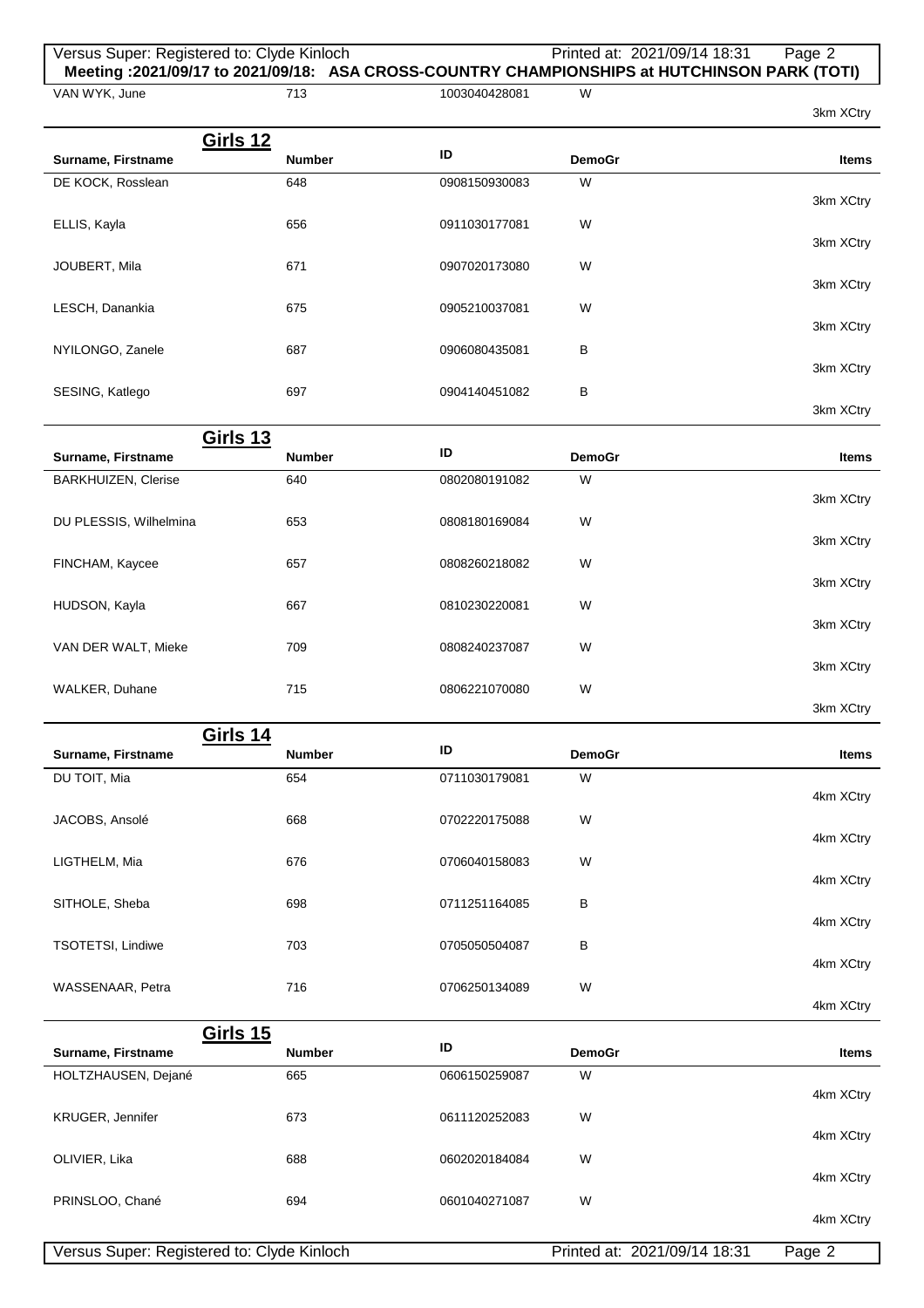| Versus Super: Registered to: Clyde Kinloch |               |               | Printed at: 2021/09/14 18:31 | Page 3<br>Meeting :2021/09/17 to 2021/09/18: ASA CROSS-COUNTRY CHAMPIONSHIPS at HUTCHINSON PARK (TOTI) |
|--------------------------------------------|---------------|---------------|------------------------------|--------------------------------------------------------------------------------------------------------|
| VAN DER MERWE, Lené                        | 705           | 0605030036087 | W                            | 4km XCtry                                                                                              |
| VAN ROOYEN, Carla                          | 710           | 0607270148085 | W                            | 4km XCtry                                                                                              |
| <b>Girls 16</b>                            |               |               |                              |                                                                                                        |
| Surname, Firstname                         | <b>Number</b> | ID            | <b>DemoGr</b>                | Items                                                                                                  |
| BERRY, Kristen                             | 641           | 0502120260083 | W                            | 4km XCtry                                                                                              |
| COETZEE, Kayla                             | 646           | 0512090115084 | W                            | 4km XCtry                                                                                              |
| PARKES, Liane                              | 690           | 0511030218081 | W                            |                                                                                                        |
| PHILLIPSON, Tiffany                        | 692           | 0501290172086 | W                            | 4km XCtry                                                                                              |
| VAN TONDER, Caylin                         | 711           | 0509150149086 | W                            | 4km XCtry                                                                                              |
|                                            |               |               |                              | 4km XCtry                                                                                              |
| Girls 17                                   |               |               |                              |                                                                                                        |
| Surname, Firstname                         | <b>Number</b> | ID            | <b>DemoGr</b>                | Items                                                                                                  |
| DU PLESSIS, Mia                            | 651           | 0403240154084 | W                            | 4km XCtry                                                                                              |
| KLEIN, Sharona                             | 672           | 0407071011081 | C                            | 4km XCtry                                                                                              |
| MOTHA, Teboho                              | 684           | 0408240519087 | B                            |                                                                                                        |
| NEL, Nicky                                 | 685           | 0406100034080 | W                            | 4km XCtry                                                                                              |
|                                            |               |               |                              | 4km XCtry                                                                                              |
| SITHOLE, Bongeka                           | 699           | 0401170185086 | B                            | 4km XCtry                                                                                              |
| VAN WYK, Zandré                            | 712           | 0404130076080 | W                            | 4km XCtry                                                                                              |
|                                            |               |               |                              |                                                                                                        |
| <b>Girls 19</b><br>Surname, Firstname      | <b>Number</b> | ID            | <b>DemoGr</b>                | <b>Items</b>                                                                                           |
| COSSA, Zandile                             | 647           | 0211121040086 | B                            | 6km XCtry                                                                                              |
| HARMSE, Dane                               | 662           | 0306180229081 | W                            |                                                                                                        |
| MASHILO, Ragasebo Lucky                    | 679           | 0206210749084 | В                            | 6km XCtry                                                                                              |
|                                            |               |               |                              | 6km XCtry                                                                                              |
| MOSIAKO, Gomotsegang                       | 682           | 0301140603087 | B                            | 6km XCtry                                                                                              |
| PARKES, Michelle                           | 691           | 0305110053082 | W                            | 6km XCtry                                                                                              |
| SEHOHLE, Zanele                            | 696           | 0303200516084 | B                            | 6km XCtry                                                                                              |
| <b>Women 23</b>                            |               |               |                              |                                                                                                        |
| Surname, Firstname                         | <b>Number</b> | ID            | <b>DemoGr</b>                | Items                                                                                                  |
| DLAMINI, Snethemba                         | 650           | 9905280123085 | B                            | 4km XCtry                                                                                              |
| GROBLER, Naftileen                         | 658           | 0103130109087 | W                            | 4km XCtry                                                                                              |
|                                            |               |               |                              |                                                                                                        |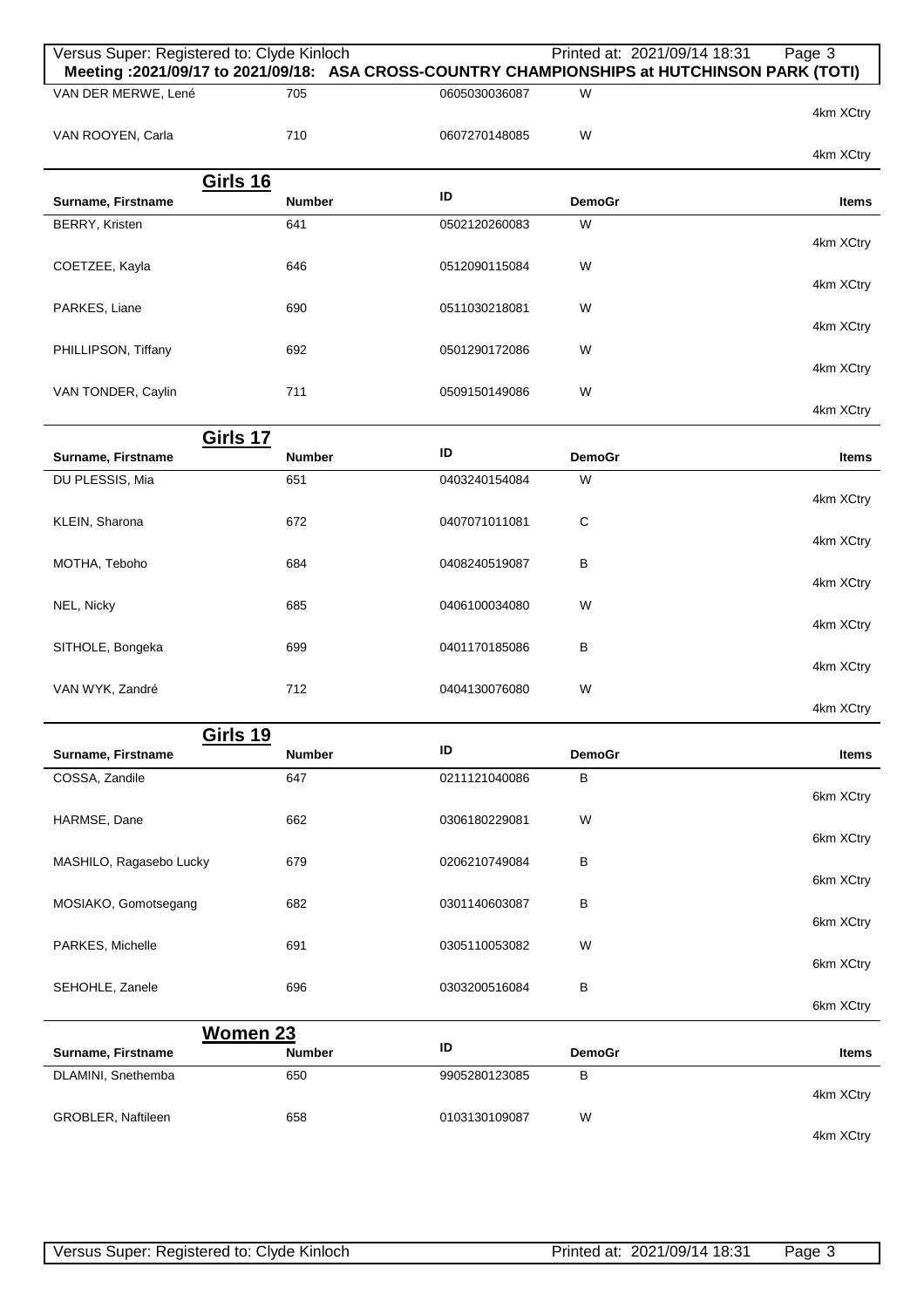| Versus Super: Registered to: Clyde Kinloch |                                 |               |               | Printed at: 2021/09/14 18:31<br>Page 4<br>Meeting :2021/09/17 to 2021/09/18: ASA CROSS-COUNTRY CHAMPIONSHIPS at HUTCHINSON PARK (TOTI) |
|--------------------------------------------|---------------------------------|---------------|---------------|----------------------------------------------------------------------------------------------------------------------------------------|
|                                            | Women 25                        | ID            |               |                                                                                                                                        |
| Surname, Firstname                         | <b>Number</b>                   |               | <b>DemoGr</b> | <b>Items</b>                                                                                                                           |
| BOTHA, Renatha                             | 644                             | 8801280045082 | W             | 4km XCtry                                                                                                                              |
| HLATSHWAYO, Thandeka                       | 663                             | 8806221036082 | B             |                                                                                                                                        |
|                                            |                                 |               |               | 10km XCtry                                                                                                                             |
|                                            | <b>Women 35</b>                 |               |               |                                                                                                                                        |
| Surname, Firstname                         | <b>Number</b>                   | ID            | <b>DemoGr</b> | <b>Items</b>                                                                                                                           |
| HOLTZHAUSEN, Janettha                      | 666                             | 8302150185082 | W             | 4km XCtry Masters Women 35 to 49                                                                                                       |
| JANSEN, Diana                              | 670                             | 8302010006080 | W             |                                                                                                                                        |
|                                            |                                 |               |               | 4km XCtry Masters Women 35 to 49                                                                                                       |
| <b>KRUGER, Christine</b>                   | 674                             | 8307310019089 | W             |                                                                                                                                        |
|                                            |                                 |               |               | 4km XCtry Masters Women 35 to 49                                                                                                       |
| THERON, Izelle                             | 702                             | 8111130005082 | W             |                                                                                                                                        |
|                                            |                                 |               |               | 4km XCtry Masters Women 35 to 49                                                                                                       |
|                                            | <b>Women 40</b>                 | ID            |               |                                                                                                                                        |
| Surname, Firstname                         | <b>Number</b>                   |               | <b>DemoGr</b> | <b>Items</b>                                                                                                                           |
| <b>BOTHA, Ilse</b>                         | 643                             | 8006090079087 | W             | 4km XCtry Masters Women 35 to 49                                                                                                       |
| MIDDEL-BOVEé, Chantal                      | 680                             | 7704161044185 | W             |                                                                                                                                        |
|                                            |                                 |               |               | 4km XCtry Masters Women 35 to 49                                                                                                       |
| MOTAUNG, Refiloe                           | 683                             | 7907240655083 | B             |                                                                                                                                        |
|                                            |                                 |               |               | 4km XCtry Masters Women 35 to 49                                                                                                       |
|                                            | <b>Women 45</b>                 |               |               |                                                                                                                                        |
| Surname, Firstname                         | <b>Number</b>                   | ID            | <b>DemoGr</b> | <b>Items</b>                                                                                                                           |
| GROBLER, Nelia                             | 659                             | 7306200025082 | W             |                                                                                                                                        |
|                                            |                                 |               |               | 4km XCtry Masters Women 35 to 49                                                                                                       |
| PRETORIUS, Agnieta                         | 693                             | 7201160008089 | W             | 4km XCtry Masters Women 35 to 49                                                                                                       |
|                                            | <b>Boys 08</b>                  |               |               |                                                                                                                                        |
| Surname, Firstname                         | <b>Number</b>                   | ID            | <b>DemoGr</b> | <b>Items</b>                                                                                                                           |
| AUGUSTYN, Stefan                           | 717                             | 1407295440081 | W             |                                                                                                                                        |
|                                            |                                 |               |               | 1km XCtry                                                                                                                              |
| HAASBROEK, Wanru                           | 730                             | 1301195215083 | W             |                                                                                                                                        |
|                                            |                                 |               |               | 1km XCtry                                                                                                                              |
| LESCH, Daniel                              | 746                             | 1301025219081 | W             | 1km XCtry                                                                                                                              |
| MALAN, Eben                                | 755                             | 1301315230087 | W             |                                                                                                                                        |
|                                            |                                 |               |               | 1km XCtry                                                                                                                              |
| MEYER, CJ                                  | 763                             | 1305195222080 | W             |                                                                                                                                        |
|                                            |                                 |               |               | 1km XCtry                                                                                                                              |
| VAN GRAAN, Hanroux                         | 799                             | 1312245115082 | W             |                                                                                                                                        |
|                                            |                                 |               |               | 1km XCtry                                                                                                                              |
| Surname, Firstname                         | <b>Boys 09</b><br><b>Number</b> | ID            | <b>DemoGr</b> | <b>Items</b>                                                                                                                           |
|                                            |                                 |               | W             |                                                                                                                                        |
| BOTHA, Anrich                              | 718                             | 1205158541083 |               | 2km XCtry                                                                                                                              |
| DE JAGER, Awie                             | 722                             | 1203295450083 | W             |                                                                                                                                        |
|                                            |                                 |               |               | 2km XCtry                                                                                                                              |
| DU PREEZ, Declan                           | 725                             | 1202115216088 | W             |                                                                                                                                        |
|                                            |                                 |               |               | 2km XCtry                                                                                                                              |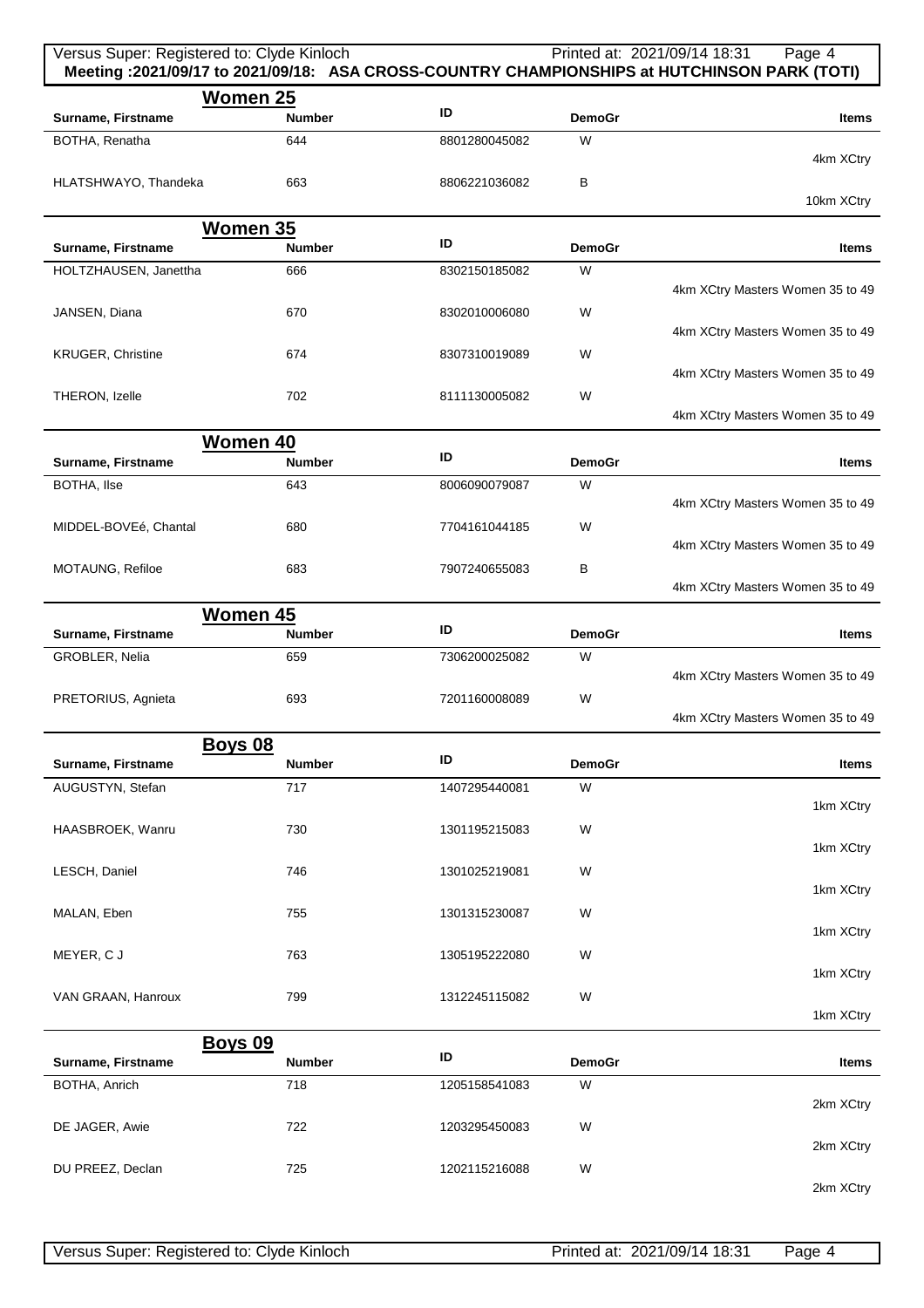| Versus Super: Registered to: Clyde Kinloch<br>Meeting: 2021/09/17 to 2021/09/18: ASA CROSS-COUNTRY CHAMPIONSHIPS at HUTCHINSON PARK (TOTI) |               |               | Printed at: 2021/09/14 18:31 | Page 5       |
|--------------------------------------------------------------------------------------------------------------------------------------------|---------------|---------------|------------------------------|--------------|
| GENIS, Corne                                                                                                                               | 729           | 1201185311084 | W                            |              |
|                                                                                                                                            |               |               |                              | 2km XCtry    |
| JANSE VAN RENSBURG, Willie-Uys                                                                                                             | 738           | 1205305331088 | W                            | 2km XCtry    |
| ROELOFSE, Nathan                                                                                                                           | 782           | 1205155354081 | W                            |              |
|                                                                                                                                            |               |               |                              | 2km XCtry    |
| <b>Boys 10</b><br>Surname, Firstname                                                                                                       | <b>Number</b> | ID            | <b>DemoGr</b>                | <b>Items</b> |
| DU PLESSIS, Brand                                                                                                                          | 724           | 1101205147080 | W                            | 2km XCtry    |
| LOMBARD, Christiaan                                                                                                                        | 748           | 1104135521085 | W                            |              |
|                                                                                                                                            |               |               |                              | 2km XCtry    |
| PRETORIUS, Johrne                                                                                                                          | 780           | 1106155104080 | W                            | 2km XCtry    |
| SCHOONWINKEL, Mischan                                                                                                                      | 786           | 1106065440087 | W                            |              |
| STRYDOM, Wade                                                                                                                              | 791           | 1101256063087 | W                            | 2km XCtry    |
|                                                                                                                                            |               |               |                              | 2km XCtry    |
| <b>Boys 11</b>                                                                                                                             |               |               |                              |              |
| Surname, Firstname                                                                                                                         | <b>Number</b> | ID            | <b>DemoGr</b>                | Items        |
| FORSSMAN, Kevin                                                                                                                            | 728           | 1003165274088 | W                            | 3km XCtry    |
| MIDDEL, Julian                                                                                                                             | 764           | 1003195410082 | W                            |              |
| ROSSOUW, Albert                                                                                                                            | 783           | 1003245695088 | W                            | 3km XCtry    |
|                                                                                                                                            |               |               |                              | 3km XCtry    |
| SESING, Africa                                                                                                                             | 788           | 1010305131086 | В                            | 3km XCtry    |
| THERON, C W                                                                                                                                | 792           | 1003265333081 | W                            |              |
|                                                                                                                                            |               |               |                              | 3km XCtry    |
| VAN EEDEN, Riaan                                                                                                                           | 798           | 1002205120087 | W                            | 3km XCtry    |
| <b>Boys 12</b>                                                                                                                             |               |               |                              |              |
| Surname, Firstname                                                                                                                         | <b>Number</b> | ID            | <b>DemoGr</b>                | Items        |
| BYLEVELD, Tiaan                                                                                                                            | 719           | 0905145135083 | W                            | 3km XCtry    |
| HATTINGH, Flip                                                                                                                             | 731           | 0903306677084 | W                            |              |
|                                                                                                                                            |               |               |                              | 3km XCtry    |
| HATTINGH, Julius                                                                                                                           | 732           | 0903306679080 | W                            | 3km XCtry    |
| HATTINGH, Mardus                                                                                                                           | 733           | 0903306678082 | W                            |              |
|                                                                                                                                            |               |               |                              | 3km XCtry    |
| KROON, Gerrit                                                                                                                              | 743           | 0901216014083 | W                            | 3km XCtry    |
| MOKHESENG, Hlompho                                                                                                                         | 767           | 0905285155081 | В                            |              |
|                                                                                                                                            |               |               |                              | 3km XCtry    |
| <b>Boys 13</b><br>Surname, Firstname                                                                                                       | <b>Number</b> | ID            | <b>DemoGr</b>                | <b>Items</b> |
| NGONYAMA, Theo                                                                                                                             | 774           | 0801305507080 | B                            |              |
| OPPERMAN, Zander                                                                                                                           | 779           | 0806095248084 | W                            | 4km XCtry    |
|                                                                                                                                            |               |               |                              | 4km XCtry    |
| PRINSLOO, Thomas                                                                                                                           | 781           | 0809085214082 | W                            |              |
|                                                                                                                                            |               |               |                              | 4km XCtry    |
| Versus Super: Registered to: Clyde Kinloch                                                                                                 |               |               | Printed at: 2021/09/14 18:31 | Page 5       |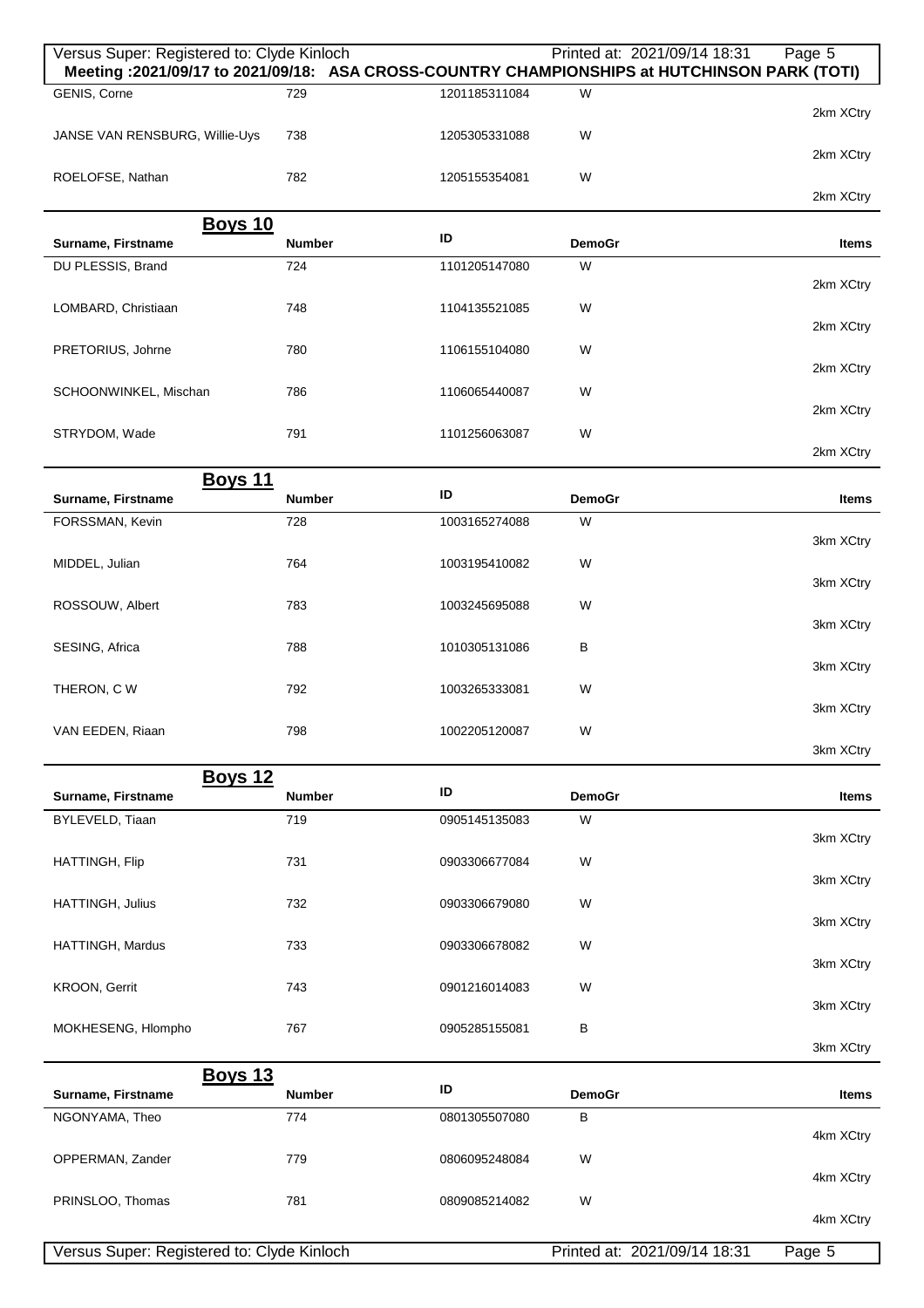| Versus Super: Registered to: Clyde Kinloch<br>Meeting : 2021/09/17 to 2021/09/18: ASA CROSS-COUNTRY CHAMPIONSHIPS at HUTCHINSON PARK (TOTI) |                                 |               | Printed at: 2021/09/14 18:31 | Page 6    |
|---------------------------------------------------------------------------------------------------------------------------------------------|---------------------------------|---------------|------------------------------|-----------|
| THIBELA, Thabiso                                                                                                                            | 793                             | 0804146301085 | B                            | 4km XCtry |
| TSOTETSI, Sibusiso                                                                                                                          | 795                             | 0810045958081 | B                            |           |
| VAN ROOYEN, Christiaan                                                                                                                      | 801                             | 0807105271082 | W                            | 4km XCtry |
|                                                                                                                                             |                                 |               |                              | 4km XCtry |
| Surname, Firstname                                                                                                                          | <b>Boys 14</b><br><b>Number</b> | ID            | <b>DemoGr</b>                | Items     |
| COMBRINK, Jay-Dee                                                                                                                           | 720                             | 0708195227084 | W                            | 4km XCtry |
| FINCHAM, Joshua                                                                                                                             | 727                             | 0703275292083 | W                            |           |
| ROUX, Lehan                                                                                                                                 | 784                             | 0711025173081 | W                            | 4km XCtry |
| VAN EEDEN, Tiaan                                                                                                                            | 797                             | 0705195059088 | W                            | 4km XCtry |
| VAN ZYL, Alexander                                                                                                                          | 802                             | 0704185342083 | W                            | 4km XCtry |
|                                                                                                                                             |                                 |               |                              | 4km XCtry |
| VILJOEN, Wegè                                                                                                                               | 804                             | 0711205237086 | W                            | 4km XCtry |
|                                                                                                                                             | <b>Boys 15</b>                  |               |                              |           |
| Surname, Firstname                                                                                                                          | <b>Number</b>                   | ID            | <b>DemoGr</b>                | Items     |
| DUVENAGE, Zane                                                                                                                              | 726                             | 0605165060084 | W                            | 4km XCtry |
| JOUBERT, Brandon                                                                                                                            | 739                             | 0612145428084 | W                            | 4km XCtry |
| NDLOVU, Nani                                                                                                                                | 771                             | 0607115273080 | В                            |           |
| NDLOVU, Neni                                                                                                                                | 772                             | 0607115274088 | B                            | 4km XCtry |
| SHABANGU, Simphiwe                                                                                                                          | 789                             | 0607166230088 | в                            | 4km XCtry |
|                                                                                                                                             |                                 |               |                              | 4km XCtry |
| WEBB, Jordan                                                                                                                                | 805                             | 0612145073088 | W                            | 4km XCtry |
|                                                                                                                                             | <b>Boys 16</b>                  | ID            |                              |           |
| Surname, Firstname                                                                                                                          | <b>Number</b>                   |               | <b>DemoGr</b>                | Items     |
| MATHEBULE, Zakhele                                                                                                                          | 760                             | 0507055570082 | В                            | 6km XCtry |
| MNISI, Musawenkosi                                                                                                                          | 766                             | 0509276241080 | B                            | 6km XCtry |
| MUCAVELA, Michael                                                                                                                           | 769                             | 0506135856082 | В                            |           |
| ROUX, Ruduan                                                                                                                                | 785                             | 0507265064083 | W                            | 6km XCtry |
| TWALA, Sfiso                                                                                                                                | 796                             | 0507076032089 | B                            | 6km XCtry |
|                                                                                                                                             |                                 |               |                              | 6km XCtry |
| VILAKAZI, Bongmusa                                                                                                                          | 803                             | 0501045471080 | B                            | 6km XCtry |
|                                                                                                                                             | <b>Boys 17</b>                  | ID            |                              |           |
| Surname, Firstname<br>DU PLESSIS, Stiaan                                                                                                    | <b>Number</b><br>723            | 0407265063088 | <b>DemoGr</b><br>W           | Items     |
|                                                                                                                                             |                                 |               |                              | 6km XCtry |
| LETHUNYA, Sphiwe                                                                                                                            | 747                             | 0403045944085 | B                            | 6km XCtry |
| Versus Super: Registered to: Clyde Kinloch                                                                                                  |                                 |               | Printed at: 2021/09/14 18:31 | Page 6    |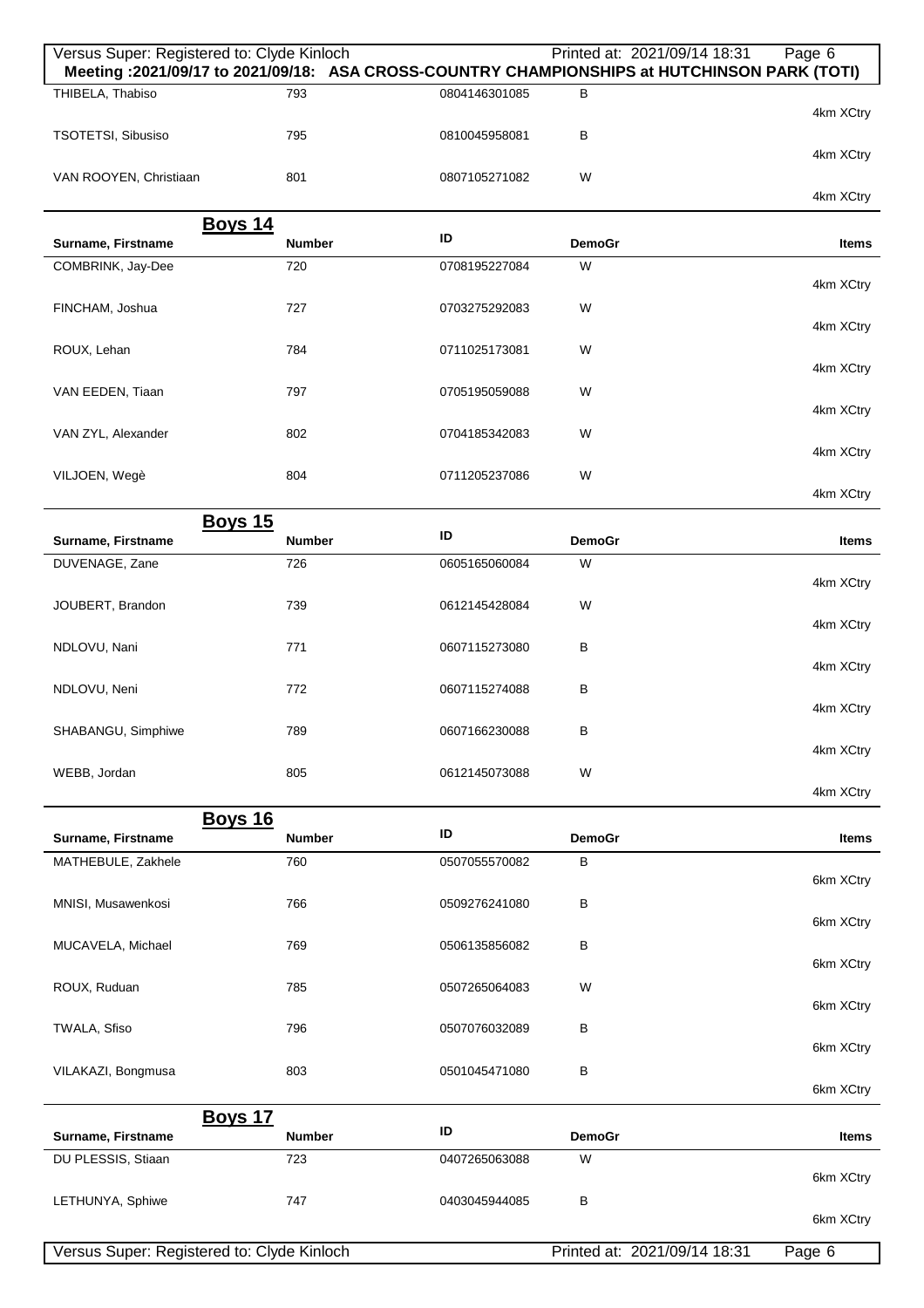| Versus Super: Registered to: Clyde Kinloch |                                |               |               | Printed at: 2021/09/14 18:31<br>Page 7<br>Meeting : 2021/09/17 to 2021/09/18: ASA CROSS-COUNTRY CHAMPIONSHIPS at HUTCHINSON PARK (TOTI) |
|--------------------------------------------|--------------------------------|---------------|---------------|-----------------------------------------------------------------------------------------------------------------------------------------|
|                                            |                                |               |               |                                                                                                                                         |
| MALAPANE, Sibusiso                         | 756                            | 0403015862085 | B             | 6km XCtry                                                                                                                               |
| MASEMOLA, Themba                           | 759                            | 0401145356085 | B             | 6km XCtry                                                                                                                               |
| MATSHIYA, Hope                             | 762                            | 0404296332087 | в             | 6km XCtry                                                                                                                               |
| XOWANA, Siyabonga                          | 806                            | 0402295971087 | B             |                                                                                                                                         |
|                                            |                                |               |               | 6km XCtry                                                                                                                               |
|                                            | <b>Boys 19</b>                 |               |               |                                                                                                                                         |
| Surname, Firstname                         | <b>Number</b>                  | ID            | <b>DemoGr</b> | Items                                                                                                                                   |
| CRONJE, Hanko                              | 721                            | 0205225140081 | W             | 8km XCtry                                                                                                                               |
| KOMANE, Clemond                            | 742                            | 0303056335084 | B             | 8km XCtry                                                                                                                               |
| KUNENE, Thokhozane                         | 744                            | 0302286503081 | в             |                                                                                                                                         |
|                                            |                                |               |               | 8km XCtry                                                                                                                               |
| MNCWANGO, Scelo                            | 765                            | 0207285640083 | B             | 8km XCtry                                                                                                                               |
| THOBEJANE, Mbuso                           | 794                            | 0304255561082 | В             | 8km XCtry                                                                                                                               |
| ZIBI, Yamkela                              | 807                            | 0206285826080 | B             | 8km XCtry                                                                                                                               |
|                                            | <b>Men 23</b>                  |               |               |                                                                                                                                         |
| Surname, Firstname                         | <b>Number</b>                  | ID            | <b>DemoGr</b> | Items                                                                                                                                   |
| HLATSHWAYO, Ntokoza                        | 734                            | 0011055901083 | В             |                                                                                                                                         |
|                                            |                                |               |               | 4km XCtry                                                                                                                               |
| HLONGWANE, Peter                           | 735                            | 0105086183081 | B             | 4km XCtry                                                                                                                               |
| KHOZA, Amos                                | 741                            | 0106235253080 | B             | 4km XCtry                                                                                                                               |
| LUKHULENI, Thulani                         | 749                            | 9804196068080 | B             | 4km XCtry                                                                                                                               |
| MABONA, Thulane                            | 751                            | 0106215796082 | В             | 4km XCtry                                                                                                                               |
| VAN HEERDEN, Andreas                       | 800                            | 0101305355089 | W             | 4km XCtry                                                                                                                               |
|                                            |                                |               |               |                                                                                                                                         |
| Surname, Firstname                         | <b>Men 25</b><br><b>Number</b> | ID            | <b>DemoGr</b> | Items                                                                                                                                   |
| LEPHOTO, Tshiamo                           | 745                            | 0106305818085 | В             | 10km XCtry                                                                                                                              |
| MADALANE, Doctor                           | 752                            | 9609015470080 | B             | 4km XCtry                                                                                                                               |
| MAHLANGU, Moses                            | 753                            | 9102155966083 | B             |                                                                                                                                         |
| MAKHUBELA, Freedom                         | 754                            | 8911125427088 | B             | 10km XCtry                                                                                                                              |
| MASEKO, Sibonginkosi                       | 758                            | 9811106219083 | B             | 10km XCtry                                                                                                                              |
| MATIMA, Lebohang                           | 761                            | 9804295416081 | B             | 4km XCtry                                                                                                                               |
| MOLOI, Katleho                             | 768                            | 9806026340084 | в             | 10km XCtry                                                                                                                              |
|                                            |                                |               |               | 10km XCtry                                                                                                                              |
| NDLOVU, Prince                             | 773                            | 9309186323081 | B             | 4km XCtry                                                                                                                               |